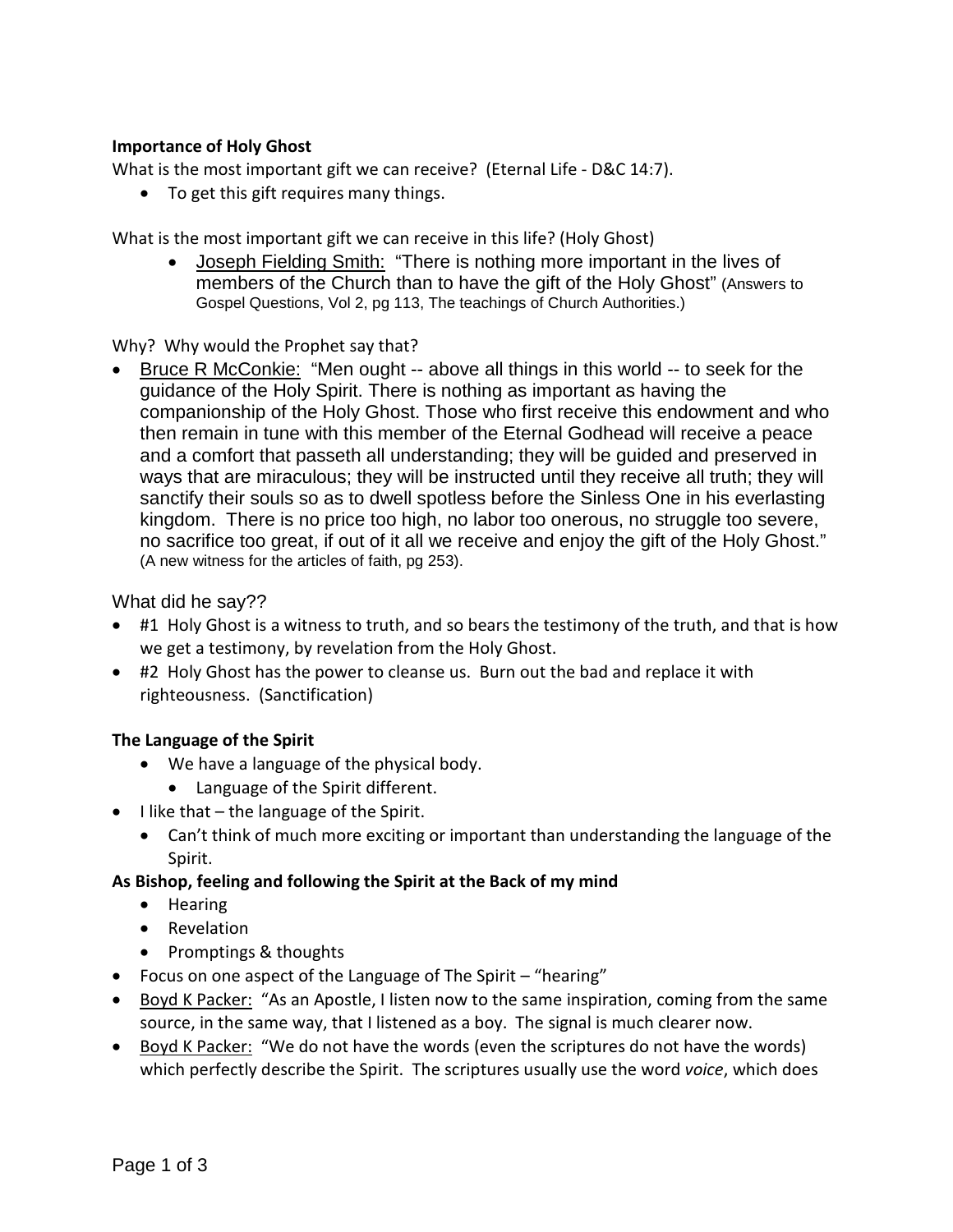not exactly fit. These delicate, refined spiritual communications are not seen with our eyes nor heard with our ears. . . It is a voice that one *feels* more than on *hears*.

• 1 Nephi 17:45

# **Holy Ghost and Light of Christ**

What or who is it we are "listening" to?

- Holy Ghost but how? He can only be in one place at a time?
- Can be confusing

Holy Ghost different from Spirit (Light of Christ)

- **Drawing**
- The Holy Ghost is a personage of spirit and a member of the Godhead.
	- o Elder Joseph Fielding Smith taught that:

"the Holy Ghost should not be confused with the Spirit [the Light of Christ] which fills the immensity of space and which is everywhere present. This other Spirit is impersonal and has no size, nor dimensions; it proceeds forth from the presence of the Father and the Son and is in all things. We should speak of the Holy Ghost as a personage as 'he' and this other Spirit as 'it,' although when we speak of the power or gift of the Holy Ghost we may properly say 'it.' "

### Expound

How does the Holy Ghost then perform his work?

• He uses the Light of Christ.

We all have received the Gift of the Holy Ghost after Baptism. One way to look at the Gift of the Holy Ghost is an extra portion of the Spirit.

What does this extra portion do different than what all receive?

- o Testimony
- o Sanctification (cleansing)
- o Revelation
- o Healing
- o Prophecy

### **We need to "hear" the Spirit.**

- Pliers on your finger.
	- $\circ$  If you do something with your physical body you get feedback pain. So you don't do it.
	- o We have spent a lifetime
- We need to learn to listen to the spirit in the same way.